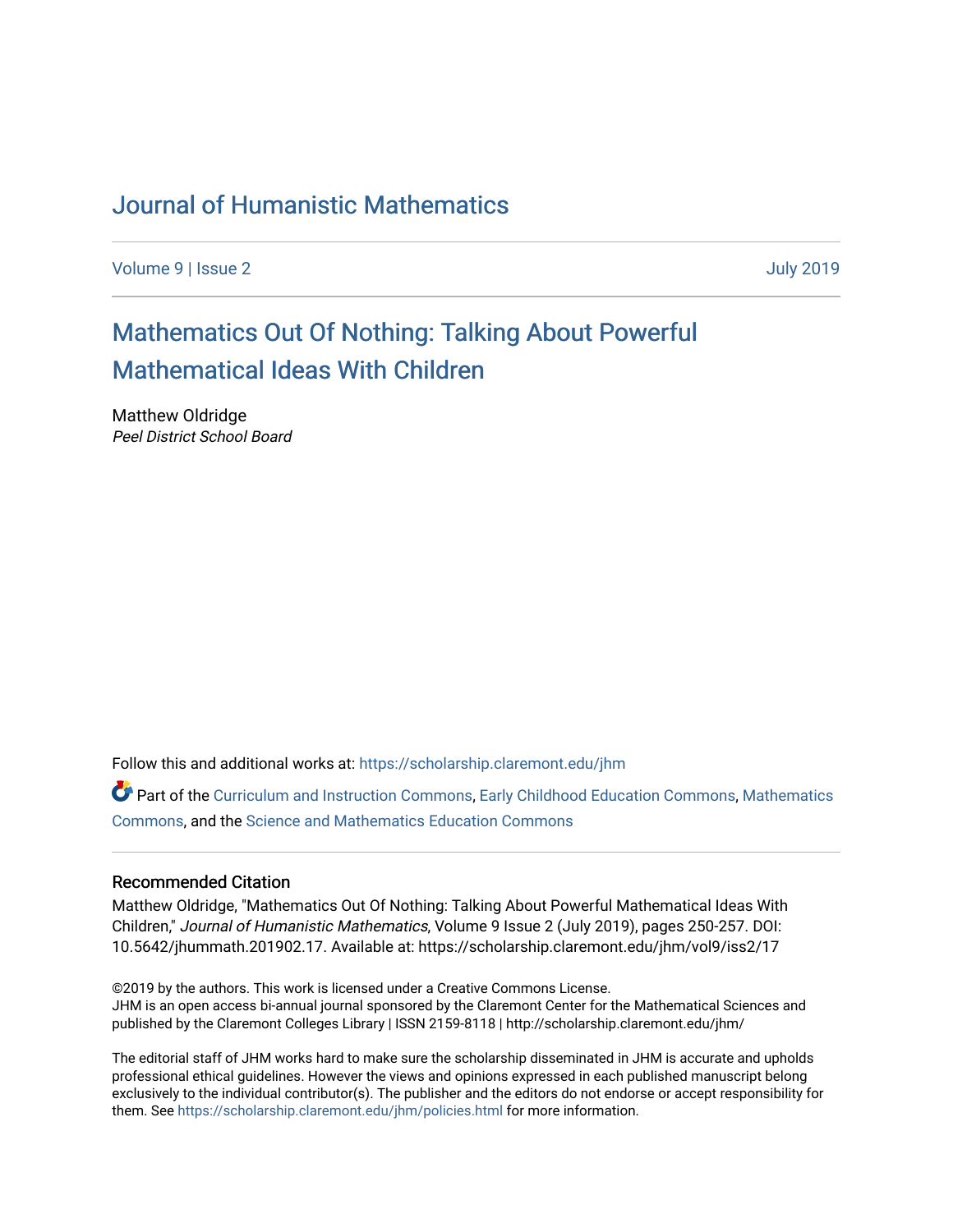# Mathematics Out Of Nothing: Talking About Powerful Mathematical Ideas With Children

Matthew Oldridge

Peel District School Board, Ontario, CANADA matthewalanoldridge@gmail.com

#### Synopsis

Parents and educators have powerful opportunities to introduce children to big mathematical ideas, when those ideas become necessary. Children are capable and curious. They don't need to be sheltered from big mathematical ideas. Bring out mathematical ideas when kids are ready, or when they are needed. This article describes one such instance, when I helped my six-year-old son move beyond zero in the negative direction when subtracting.

Children are capable and curious. Parents and educators have powerful opportunities to introduce children to big mathematical ideas, when those ideas become necessary. This article describes one such instance of necessity, when I helped my six-year-old son count below zero when subtracting.

While using M&Ms as counting objects to show subtraction as removal, my son suddenly said "three subtract seven is zero". This was a pivotal moment for a father and mathematics educator. The right pedagogical move at this moment opened a new world of numbers to him.

A child's curiosity about numbers themselves can lead to powerful discussions of big mathematical ideas, when they are needed, and when the child is ready. The tendency of educators is to hide mathematical ideas until the curriculum says it is time to study them, but if we listen carefully to the children around us, we sometimes see that they are ready to go beyond where the curriculum says they should be.

[Journal of Humanistic Mathematics](http://scholarship.claremont.edu/jhm/) Volume 9 Number 2 (July 2019)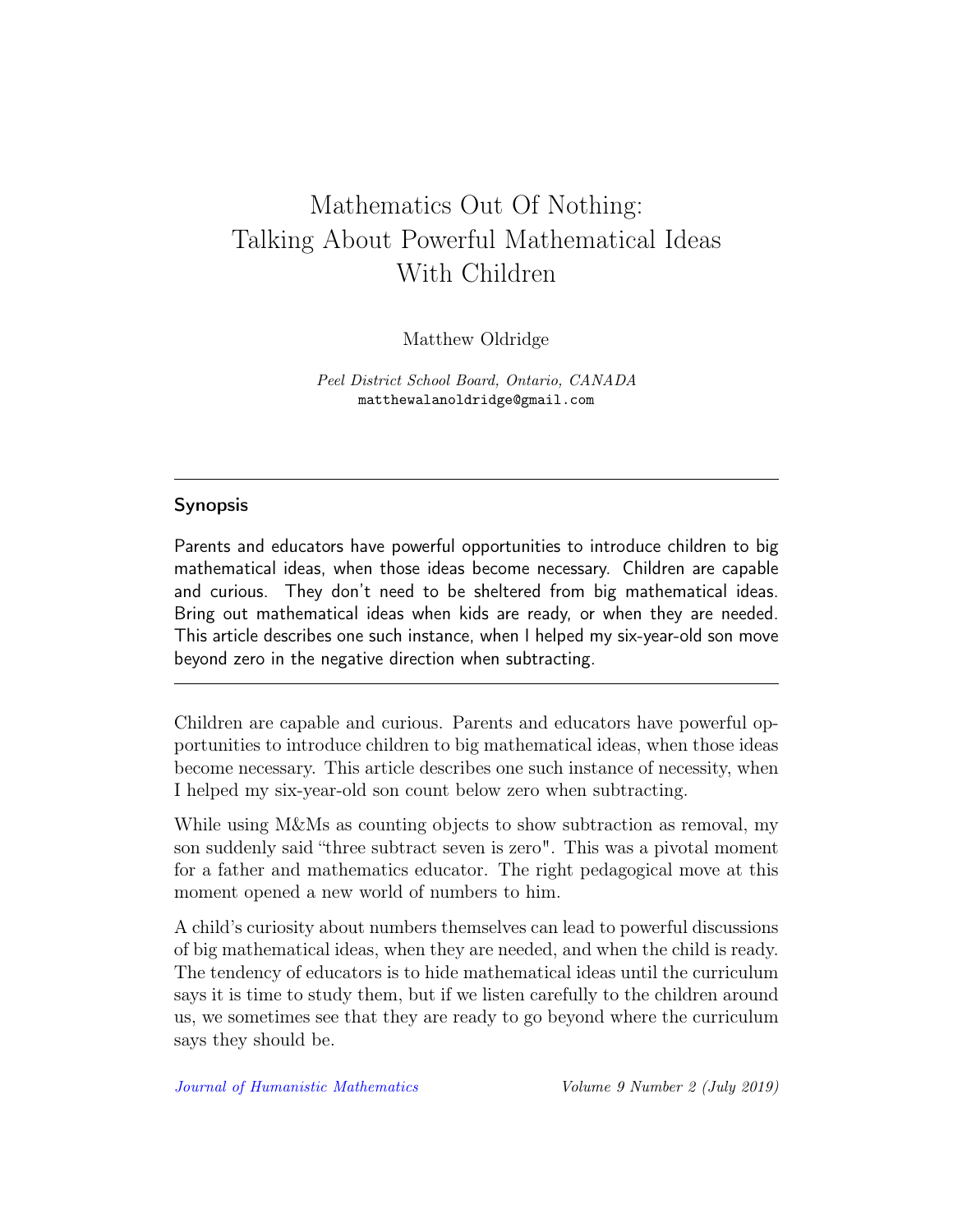A tension exists between formal programs of study of mathematics, in school contexts, and the natural curiosity of children. Curiosity is innate, and can be either developed, or muted, while curriculum is prescribed, based on various policy and political factors. Mathematics is a realm of the imagination. Children exist in a state of imagination, like Max, in Sendak's Where The *Wild Things Are*  $\left[4\right]$ , who invents a new world for himself, only to return to the familiar confines of his room after.

Parents and teachers guide young children as they start to find and make sense of new mathematical ideas, and talking mathematics with young children sometimes means inventing new mathematics, right in front of our eyes. This does not mean children are discovering brand new mathematical objects, but they are discovering them as if they are new, because they are new to them. As Clements and Battista describe this active process of knowledge construction in children, "they invent new ways of thinking about the world" [\[2\]](#page-8-1).

To live as a mathematics educator and as a father is to have a synoptic view of how kids learn mathematics. I have watched my boys grow their ideas about mathematics since birth, as they have progressed through stages of mathematical understanding, from learning the names of numbers, to counting, to learning how to add and subtract. At the same time, I have watched students of various ages grow in their own skills and understanding of various mathematical ideas. It is within this confluence of the neverending pedagogy of love, which is parenting, and my professional work teaching mathematics, that I have had the most inspiring revelations about how young children learn and understand mathematics.

Teacher-parents see children through this confluence, which we can aptly call "synopsis", or, in the Gospel scholarship sense, a "synoptic" or dual way of seeing. Nat Banting speaks to this synoptic view when he describes being a father, mathematics student, and educator at the same time: "Each arena of my life spoke to the other, and the hectic combination of the three meant that the confluence of roles was often unintentional" [\[1\]](#page-8-2). Other parent-pedagogues note that their teaching and parenting influence each other. For example, Simic-Mueller finds that living at the confluence of these roles has resulted in her developing a "pedagogy of caring" [\[5\]](#page-8-3). Steurer finds common ground between inquiry-based learning and parenting, noting that both "put us in the position of having to respond in the moment to difficult questions" [\[6\]](#page-8-4).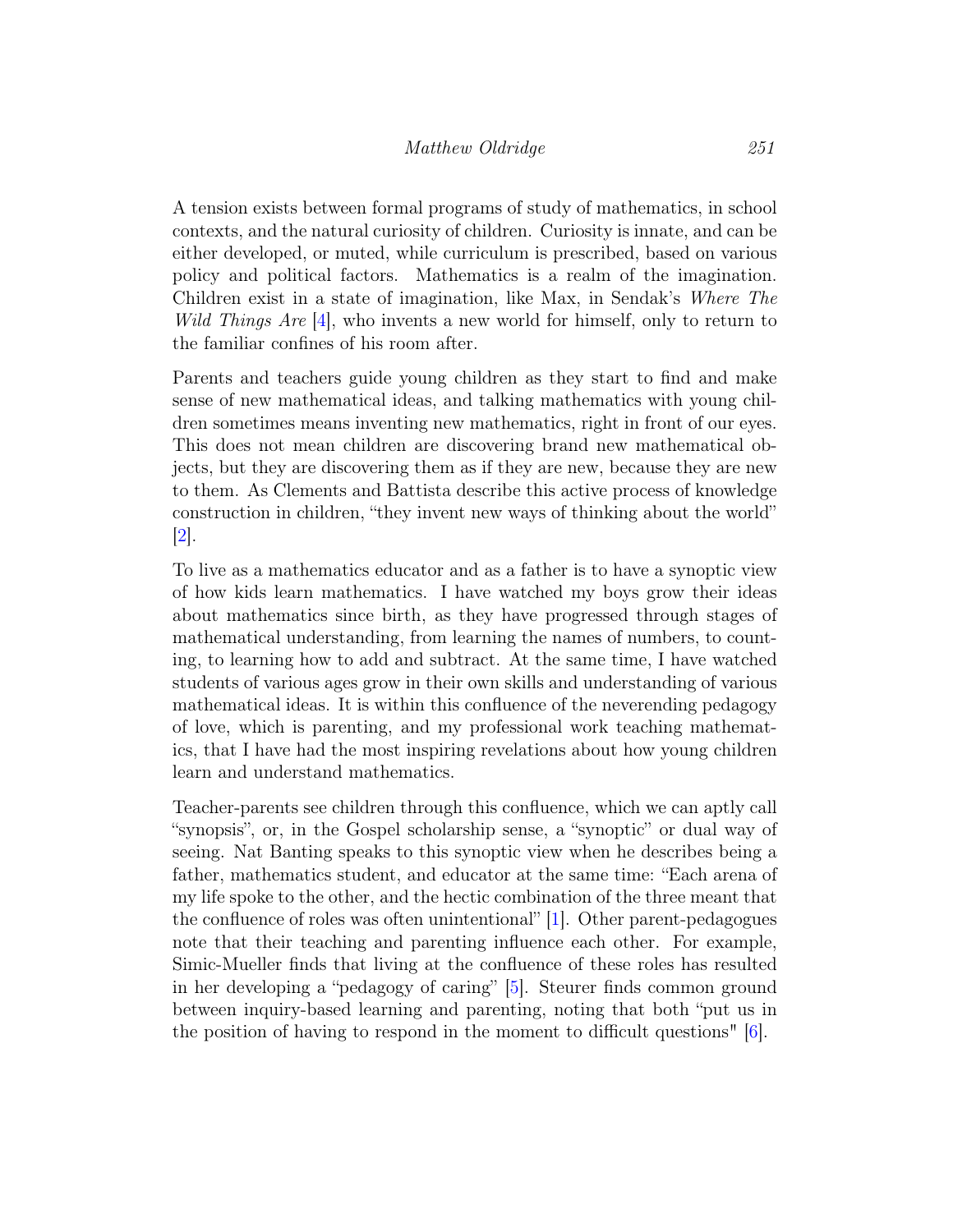### 252 Talking About Powerful Mathematical Ideas With Children

Teachers need to teach the curricular topics assigned to their grade, but parents need to think about whether their child would benefit, at crucial moments, from further discussion of the mathematics. Parents are first teachers for their children, but are in a much less formal relationship with their children than are school teachers. A father, freed from formal curricular considerations, and within a relationship of love with his child, is free to explore and develop mathematics topics inspired by powerful and seemingly "off the cuff" child-like utterances. These conversations, within what we have already called a "pedagogy of love", in turn further my understanding of how children learn and understand mathematics in my classroom.

It is easy to underestimate a young child's nascent mathematical understandings. This article describes an episode in which my six-year-old son needed a new vocabulary for subtracting, when the difference of a subtraction expression ended up below zero, jarring and disrupting his sense of the possible. This led to a discussion of negative integers, and "inventing", at least in his schema for number, a new type of number.

It would have been easy to leave this problem alone, because negative integers are, some might say, beyond his current understanding. But "teachable moments" exist, and can be capitalized on, both in our home lives, and in our classrooms. Parents and teachers need to be attuned to these moments, when children spontaneously bring out big mathematical ideas, right before our eyes.

The following episode occurred spontaneously, out of a verbal utterance, by Callum, age six. We play math games, and talk about mathematics at home, but in the story that follows, he simply spoke what was on his mind. This powerful and unexpected episode caused much reflection about how and when to introduce young children to negative integers.

"Three subtract seven is zero," Callum said, as we got ready for bed one night.

If this had happened in a classroom full of six-year-olds, the teacher would be at a pedagogical decision point. Negative numbers typically appear in curricula much later, after counting, whole number arithmetic, fractions, and decimals are introduced. The decision would be whether to talk about integers at this time, or to save them for later, when they are introduced in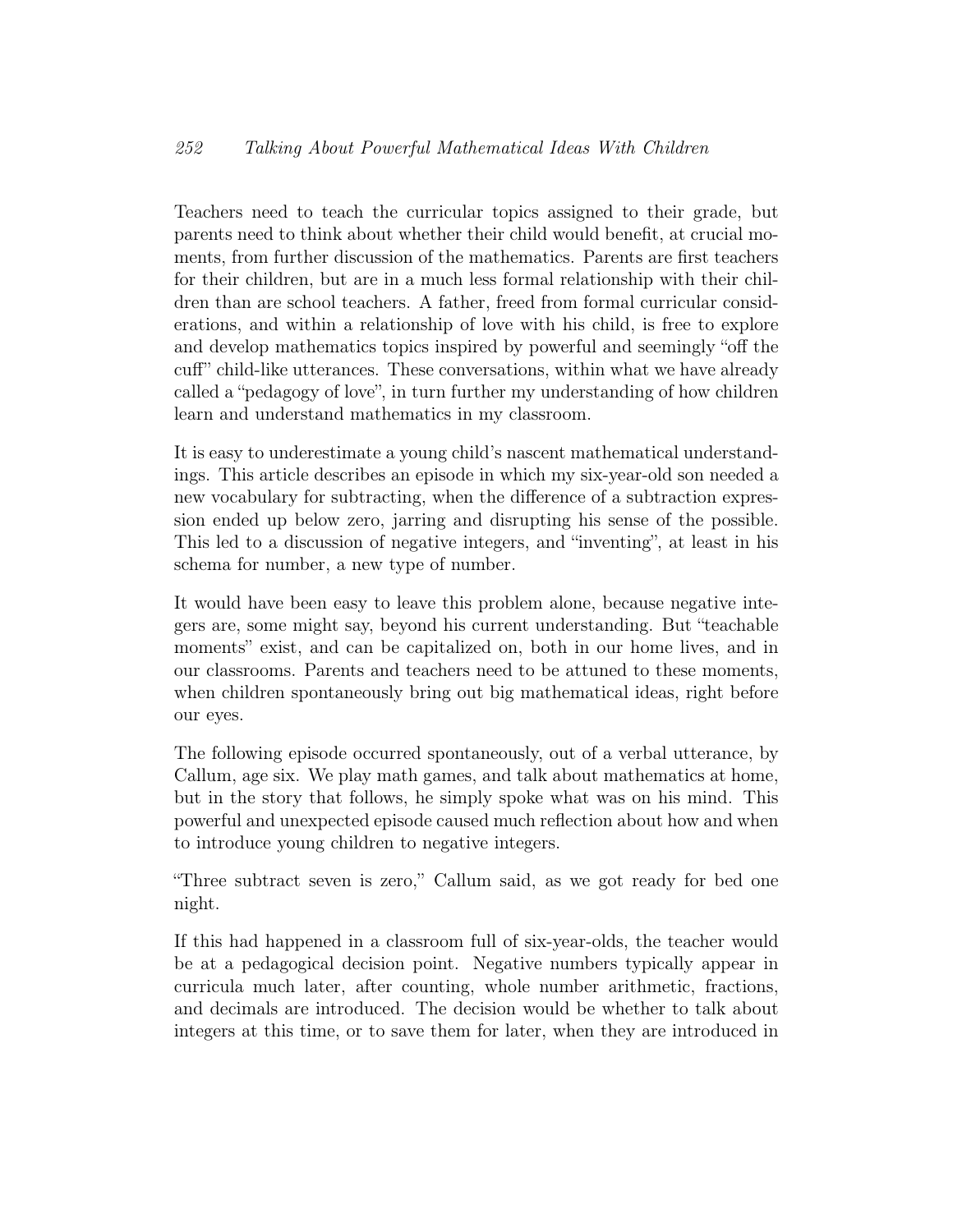the curriculum. Primary teachers are familiar with discussions of "readiness", which centre on whether a child or a class of children is ready to learn about a certain topic, at a certain time.

There is a vast tension that exists between letting an incomplete understanding persist in a child's mind, which seems somewhat dishonest, if sometimes prudent, given curricular and time constraints (which are often one and the same), and pushing him into a new and surprising world of mathematics. Karp, Bush, and Dougherty refer to the idea that you cannot take away a bigger number from a smaller number as a rule that expires or "breaks", when students encounter "application or word problems involving contexts that include integers, students learn that this 'rule' is not true for all problems" [\[3\]](#page-8-5). Teachers must decide, in the pedagogical moment, what they are going to do with a verbal expression of this idea, as I did with Callum. This instructional decision point is between letting the student hold on to their incomplete understanding, or to push them further in their thinking.

My decision was clear. Callum, like all children, is capable of handling and understanding big mathematical ideas. It was time to talk about the other half of the number line, and what happens when subtraction takes you below zero.

We took out some paper to write out our ideas, and some M&Ms to use for counters. Children are usually first taught about subtraction in its concrete form, that is, as a process of "taking away" objects from a set, so we started the conversation there.

I asked him to model eight minus four. This was no problem. He just counted backwards and removed the M&Ms (making them disappear, by eating them).

"Eight subtract four is four," Callum said, as he gobbled down exactly four candies.

"Show me ten subtract five." This question was designed as a check to see if he really knew what he was doing with subtraction, and was not just interested in eating the M&Ms.

Again, he set up ten candy counters, and removed some. "Ten subtract five is five." Five M&Ms disappeared, into his mouth.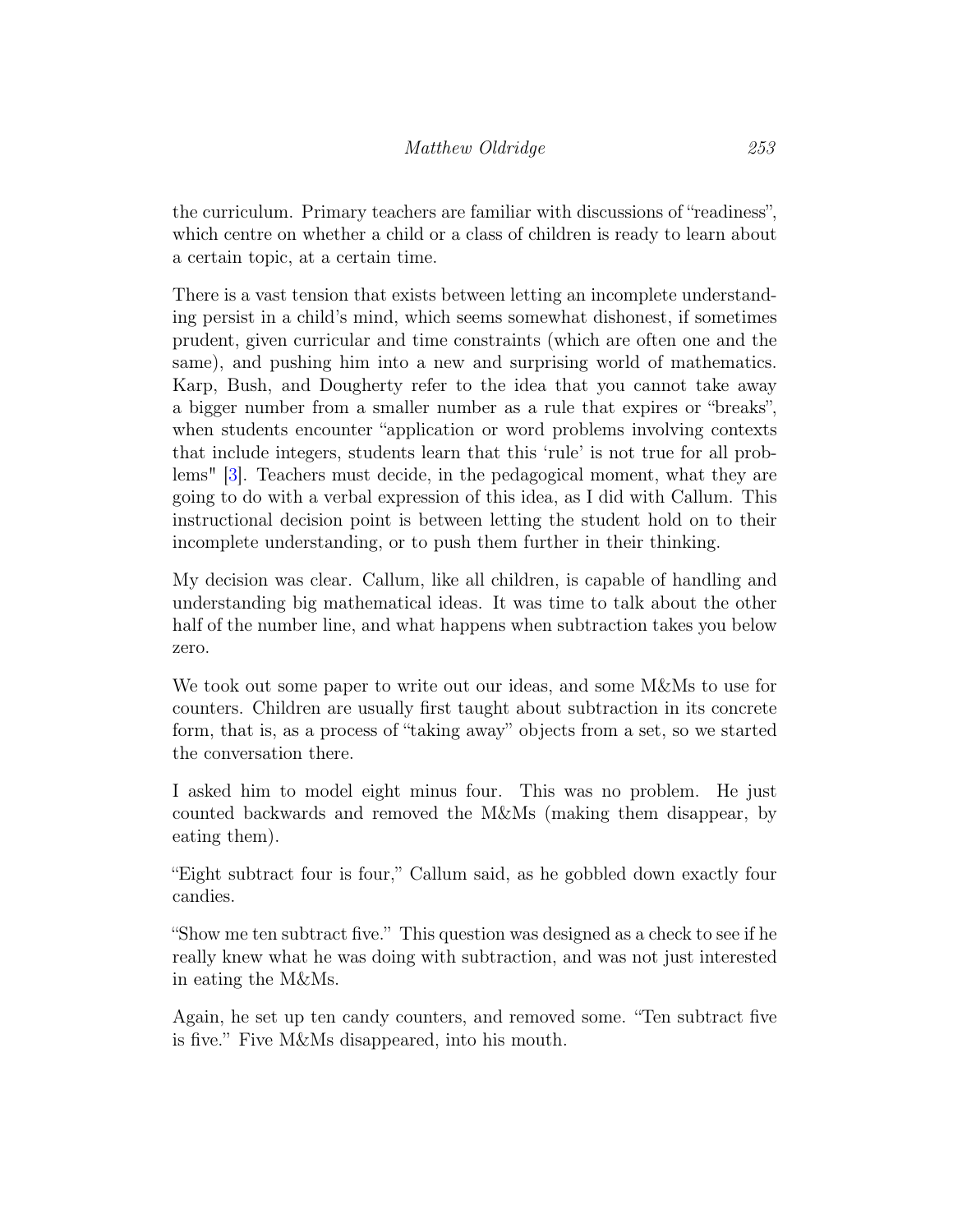### 254 Talking About Powerful Mathematical Ideas With Children

Show me five subtract five. "Five subtract five is zero." The teacher inside of me knew very well that initial encounters with the number zero can cause puzzlement.

"Now, can you show me three subtract seven?" This was the key pedagogical question that determined whether we were going any further with this discussion.

He ate the three M&Ms we were using as counters. "Three subtract seven is zero. There's nothing left. I could only take away three."

Callum was correct: there was nothing left. If the other half of the integer number line did not exist, zero would be a correct answer. Subtraction falls apart or "breaks" at zero using this instantiation of subtraction. We reached the "zero M&M" barrier: nothing can be removed from nothing. There is seemingly nothing less than zero M&Ms. Our options in this discussion were either to stop there, or to develop a new conceptual tool for thinking about this problem.

"Can you keep counting below zero?" I asked.

"No."

Zero is itself strange: an abstract conception of nothingness that jars with the way kids are taught counting, adding, and subtracting through working with concrete objects.

I decided to draw a number line. "Difference", on a number line, is an understanding of subtraction which usually comes along slightly later in a child's schooling, after "taking away". I marked "zero, one, two, three", leaving zero as the very left hand edge of the number line.

The moment of invention had arrived. The big teaching moment had arrived. He just needed prompting to start counting: "minus one, minus two", and so on. We needed to count below zero, so we figured out how to do it.

"Can you count below zero?"

"No."

"How do they tell you the temperature in winter?"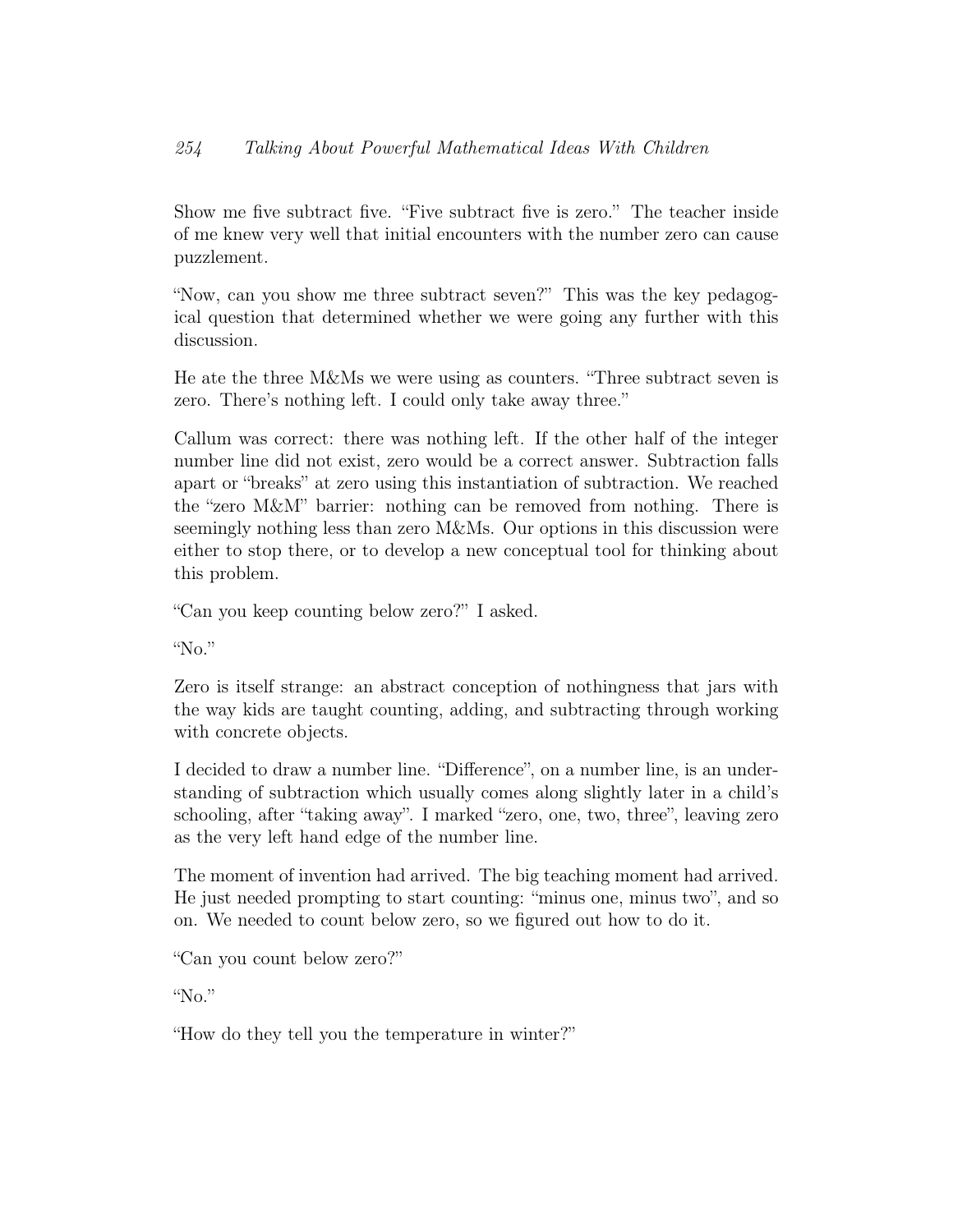Familiar contexts like temperature, sea level, and elevators going up and down are often used to introduce integers to students. My pedagogical intuition was that, even if he did not know exactly what 0 Celsius degrees meant, he had some idea of negative temperature. My fatherly intuition was that I had about three minutes left before this tired child gave up on talking mathematics with his father.

He thought about it for a while, and then said, "minus five". I interpreted this as an example of a temperature he had heard recently.

As seen in Figure [1,](#page-6-0) we sketched jumps backwards from three on the number line: two, one, zero.



Figure 1: We sketched jumps backwards from three on the number line: two, one, zero.

<span id="page-6-0"></span>"Is minus one next?"

"Yes."

Most adults, after their formal schooling, have internalized the idea that every positive integer has its opposite, an equal distance away from zero, on the negative side of the number line. For young children, the other half of the number line does not exist yet. As Figure [2](#page-7-0) shows, we jumped from zero to minus one, to minus two, to minus three, and to minus four. The other half of the number line suddenly came into being.

We practiced counting in the negative direction. "Minus one, minus two, minus three, minus four." Then we counted up from negative four, all the way to three.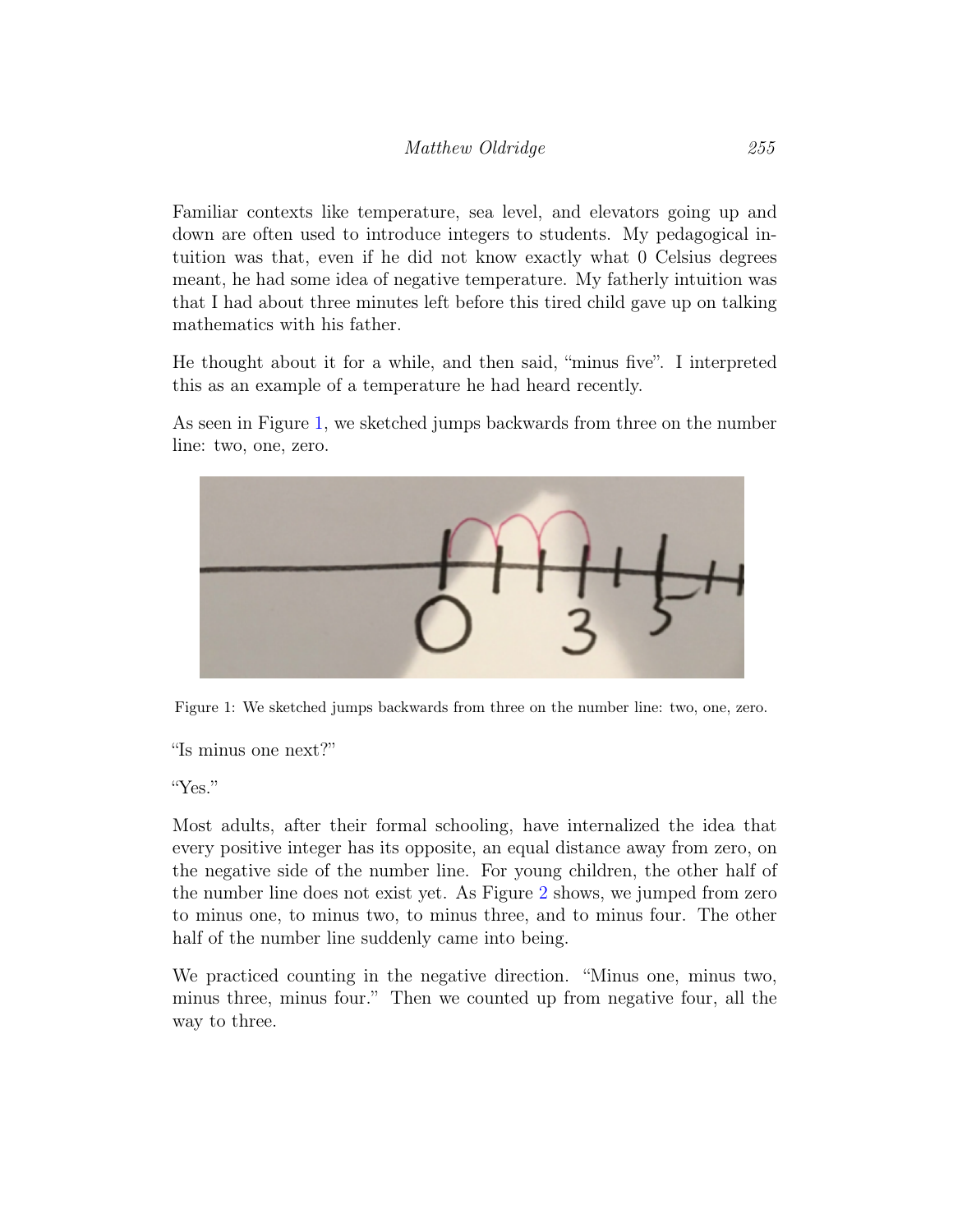

<span id="page-7-0"></span>Figure 2: We jumped from zero to minus one, to minus two, to minus three, and to minus four.

I helped Callum trace with his finger to prove to him that he had made seven jumps.

"What is three subtract seven?"

"Minus four!"

We opened up an entire new world of counting, where you can count forwards and backwards from zero, whenever you want. My son used his newfound mathematical power to start counting, as kids often do.

"Minus one, minus two, minus three, minus four. . . " He got as far as negative ten and then stopped, satisfied.

Children want to know about big and important mathematical ideas. There is a tension that exists between the demands of formal schooling in mathematics, and the natural curiosity and interest of children. It is through my dual role as father and mathematics educator that I came to see that talking about powerful mathematical with young children is putting an often lacking human face on mathematics.

Educators and parents alike can look for seemingly spontaneous mathematical utterances that show a desire or curiosity to go places the curriculum, bound by policy and politics as it is, cannot or will not go. If we are attuned to the wonderings of the children around us, we can help them to bring new and powerful mathematics into being.